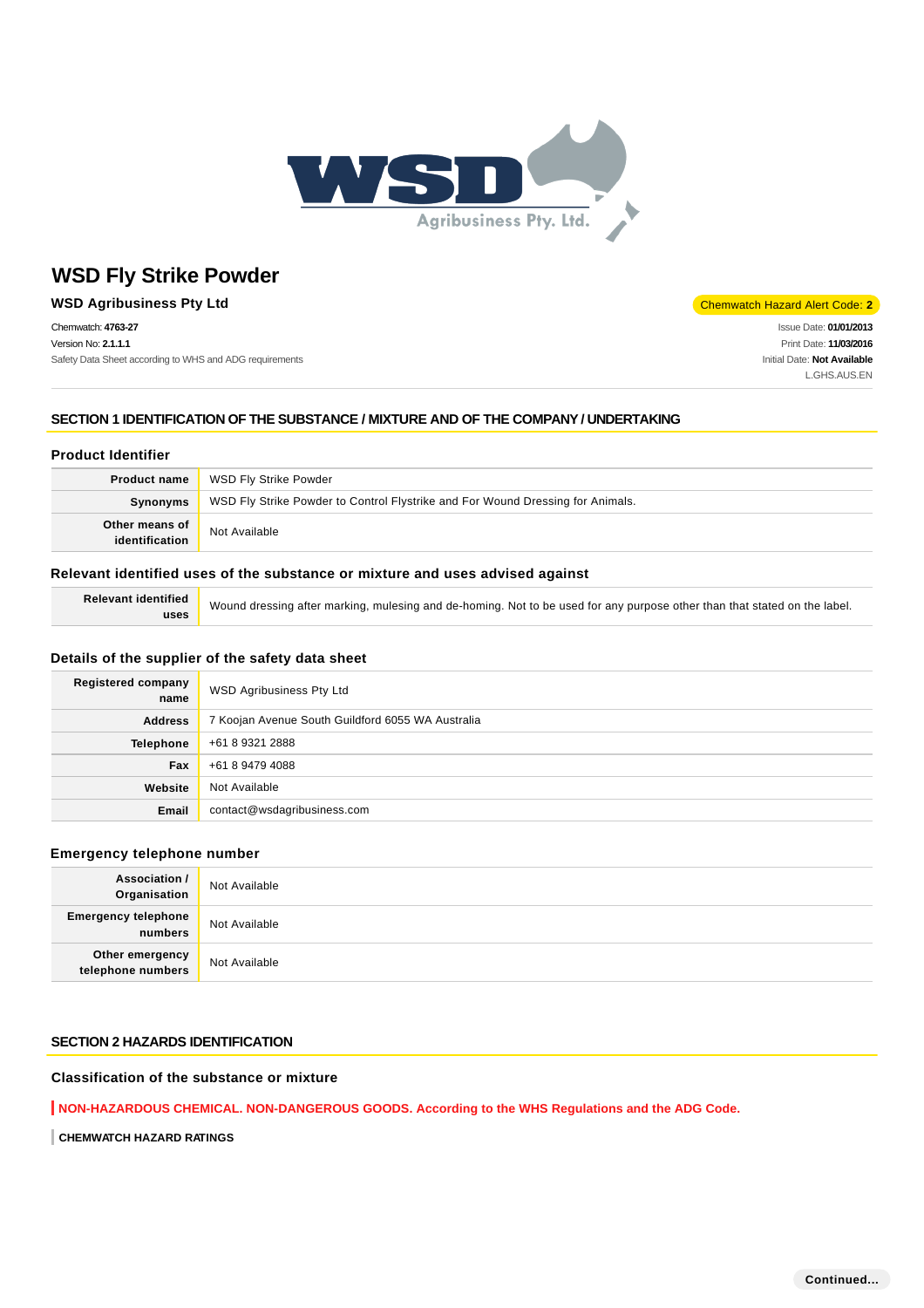|                     | Min | Max |                              |
|---------------------|-----|-----|------------------------------|
| Flammability        |     |     |                              |
| Toxicity            | 2   |     | $0 =$ Minimum                |
| <b>Body Contact</b> | 0   |     | $1 = 1$ OW                   |
| Reactivity          |     |     | $2 =$ Moderate<br>$3 = High$ |
| Chronic             |     |     | $4 =$ Extreme                |

| Poisons Schedule | S <sub>5</sub>     |
|------------------|--------------------|
| Clocoific        | Not.<br>Annlicahla |
|                  |                    |

## **Label elements**

**GHS label elements** Not Applicable

**SIGNAL WORD NOT APPLICABLE** 

#### **Hazard statement(s)**

Not Applicable

## **Precautionary statement(s) Prevention**

Not Applicable

## **Precautionary statement(s) Response**

Not Applicable

## **Precautionary statement(s) Storage**

Not Applicable

## **Precautionary statement(s) Disposal**

Not Applicable

#### **SECTION 3 COMPOSITION / INFORMATION ON INGREDIENTS**

#### **Substances**

See section below for composition of Mixtures

## **Mixtures**

| <b>CAS No</b> | %[weight] | <b>Name</b>                                                   |
|---------------|-----------|---------------------------------------------------------------|
| 333-41-5      | 1.5       | diazinon                                                      |
|               |           | (15g/kg)                                                      |
| Not Available | 0.1       | pyrethrins                                                    |
| 51-03-6       | 0.08      | piperonyl butoxide                                            |
|               | balance   | other ingredients determined not to be hazardous, proprietary |

## **SECTION 4 FIRST AID MEASURES**

#### **Description of first aid measures**

| <b>Eye Contact</b>  | If this product comes in contact with the eyes:<br>▶ Wash out immediately with fresh running water.<br>Ensure complete irrigation of the eye by keeping eyelids apart and away from eye and moving the eyelids by occasionally<br>lifting the upper and lower lids.<br>▶ Seek medical attention without delay; if pain persists or recurs seek medical attention.<br>► Removal of contact lenses after an eye injury should only be undertaken by skilled personnel.                         |
|---------------------|----------------------------------------------------------------------------------------------------------------------------------------------------------------------------------------------------------------------------------------------------------------------------------------------------------------------------------------------------------------------------------------------------------------------------------------------------------------------------------------------|
| <b>Skin Contact</b> | If skin or hair contact occurs:<br>Flush skin and hair with running water (and soap if available).<br>▶ Seek medical attention in event of irritation.                                                                                                                                                                                                                                                                                                                                       |
| Inhalation          | If fumes, aerosols or combustion products are inhaled remove from contaminated area.<br>Other measures are usually unnecessary.                                                                                                                                                                                                                                                                                                                                                              |
| Ingestion           | If swallowed do <b>NOT</b> induce vomiting.<br>► If vomiting occurs, lean patient forward or place on left side (head-down position, if possible) to maintain open airway and<br>prevent aspiration.<br>• Observe the patient carefully.<br>► Never give liquid to a person showing signs of being sleepy or with reduced awareness; i.e. becoming unconscious.<br>$\triangleright$ Give water to rinse out mouth, then provide liquid slowly and as much as casualty can comfortably drink. |
|                     | Continued                                                                                                                                                                                                                                                                                                                                                                                                                                                                                    |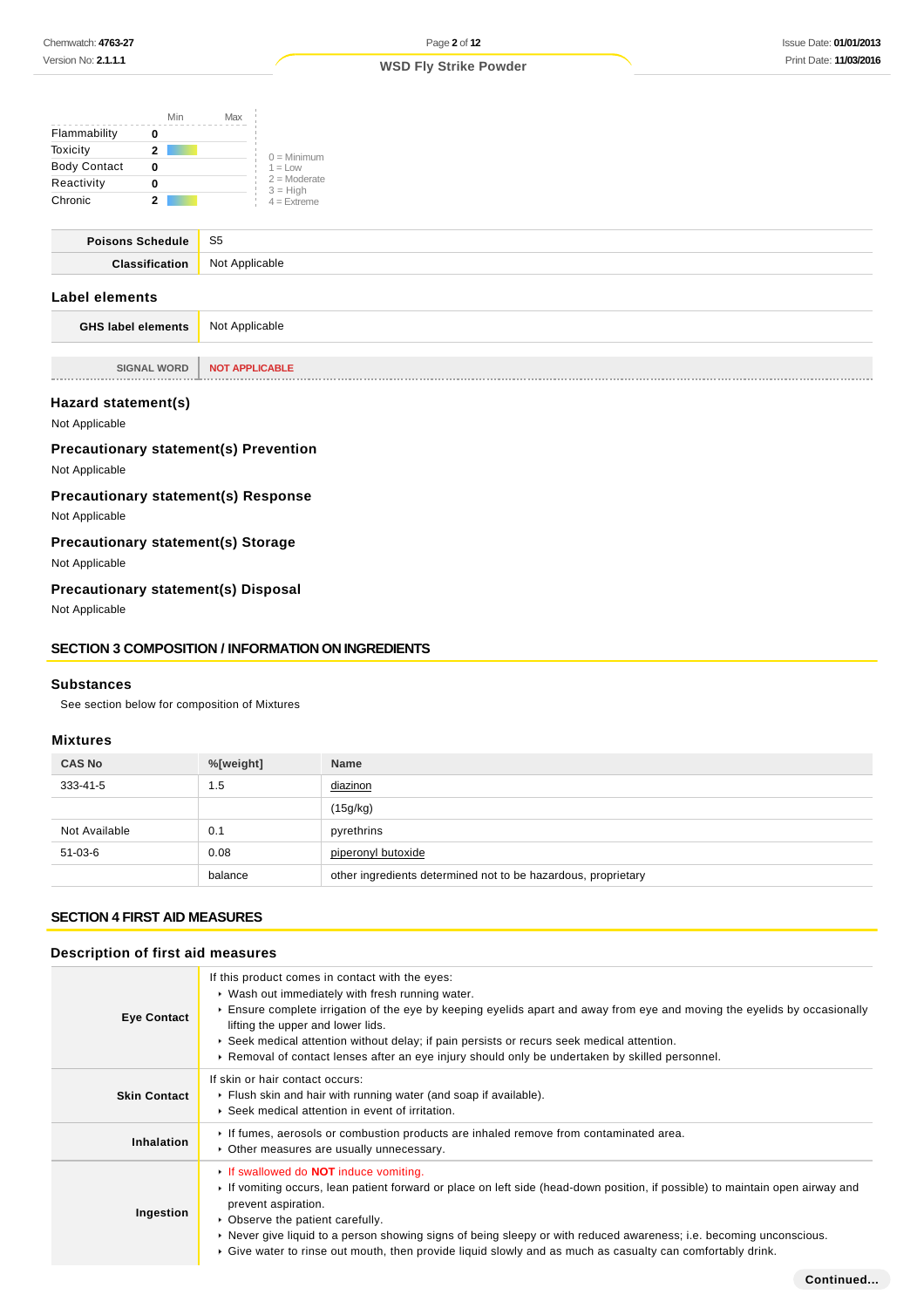Seek medical advice.

#### **Indication of any immediate medical attention and special treatment needed**

#### Treat symptomatically.

Atropine sulfate, usually in doses of 600 microgram may be given intravenously, intramuscularly, or subcutaneously to control the muscarinic effects of choline esterase inhibitors. Supportive treatment may be required.

MARTINDALE: The Extra Pharmacopoeia, Twenty-ninth Edition

While other antimuscarinic agents (e.g., scopolamine) can counteract the effects of cholinesterase inhibitors, their inherent toxic effects in patients who do not have cholinesterase inhibitor poisoning have led to their rejection in favor of atropine. Glycopyrrolate in doses of 1-2 mg, I.V., (0.025 mg/kg in children) has been suggested as an alternative to atropine, and is said to have fewer CNS side effects. However, its use has not been extensively evaluated.

Atropine works by competitively occupying muscarinic receptor sites, thus reducing the effects of excessive acetylcholine on these sites brought about by cholinesterase inhibition.

Atropine is not thought to have significant effect on nicotinic receptors, and thus does not counteract fasciculations, weakness, or flaccid paralysis. Thus, even when given sufficient doses of atropine, patients may need artificial ventilation, sometimes for weeks.

A number of authors have recommended the "atropine challenge" as an aid to diagnosis.

When given to a normal person who has not been exposed to cholinesterase inhibitors, a 2 mg dose of atropine (0.025-0.050/kg in pediatric cases) causes:

- $\rightarrow$  A dry mouth.
- An increase in heart rate of about 35 beats/minute (which is usually not noticed by the recipient) within 3-5 minutes of an I.V. dose, and a maximal increase in heart rate of about 35-45 beats/minute with I.M. or autoiniector administration, respectively, within about 35-45 minutes (the longer being with I.M. injection).
- Blurred near-vision.
- Dry, hot skin.
- Mydriasis (pupillary dilation).

Most of these effects will dissipate within 4-6 hours, except blurred near-vision which may persist for 24 hours.

It has been suggested that when these physiological changes do not occur with this dose (sometimes referred to as an atropine challenge), this is indicative of cholinesterase inhibitor toxicity.

#### **Cautions**

- If miosis (pupillary constriction) is due to direct conjunctival vapor exposure, it is relatively unresponsive to parenteral atropine. Although, it does respond to topical administration).
- ▶ In 2-13% of cases of cholinesterase inhibitor toxicity, mydriasis (pupillary dilation) --- rather than miosis (pupillary constriction), and tachycardia --rather than bradycardia (3-77% of cases),.may be a presenting signs.
- ▶ One author points out that this strategy has never been empirically tested and may not be very sensitive or specific (Parenteral atropine is not generally recommended for those whose sole manifestation of toxicity is miosis (pupillary constriction). ▶ Some cases of mild to moderate poisonings may improve with these doses of atropine. Thus, signs of atropinization do not always exclude the presence of cholinesterase inhibitor toxicity.
- In approximate order of preference, the following routes of administration can be used for the administration of atropine
- 1. Intravenous: bolus, followed by I.V. drip. .
- 2. Intraosseous: (American Heart Association 2005) bolus, followed by continuous infusion.
- 3. Military MARK I atropine autoinjector: Although intravenous injection is the preferred route of administration, use of the autoinjector may be more practical in the field, where it can be rapidly administered even through clothing.) Blood levels are achieved more rapidly than by other forms of IM injection. Note that each MARK I kit contains an atropine autoinjector, containing 2 mg of atropine plus another autoinjector containing 600 mg of 2-PAM. Paediatric atropine autoinjector syringes are available in 0.5 mg and 1 mg sizes.
- 4. Intramuscular: Research for this Case Study did not turn up any comparisons of intramuscular with inhalation routes of atropine administration.
- 5. Inhalation: by nebulised inhalation or via the intratracheal route. The intratracheal route can be used, but absorption is notably less complete and less reliable than the intravenous or intraosseous routes, which are preferred. The optimal intratracheal dose is unknown, but is typically administered in an amount 2-2½ times the intravenous dose. The American Heart Association recommends that the dose be diluted in 5-10 ml water or normal saline. American Heart Association 2005; American Heart Association 2005)
- 6. Oral: use has been reported after I.V. administration became unnecessary.
- 7. Ophthalmic: Anticholinergic eye drops (e.g., atropine or homatropine) have been recommended for severe eye pain caused by miosis (pupillary constriction), and secondary reflex nausea and vomiting, but may result in blurred vision. However, one author questions whether there is enough evidence to recommend this practice.

Tachycardia should not be used as an end-point, because it sometimes is a nicotinic manifestation of toxicity.

Resolution of miosis [Miosis has been defined as pupillary diameter of <3 mm in the dark, along with sluggish or absent response to light] should not be used as an end-point, because:

- $\triangleright$  Miosis (pupillary constriction) from systemic exposure may be a late finding.
- When miosis pupillary constriction) is present, it may be resistant to systemic atropine therapy.
- Miosis (pupillary constriction) may reflect only localized ophthalmic exposure to vapor without systemic effects.
- Pupils are of normal size in a significant minority of poisoned patients (20% in one series).
- Toxic patients may present with mydriasis (pupillary dilation) due to occasional dominance of nicotinic effects from cholinesterase inhibitors.

Case Studies in Environmental Medicine (CSEM) Cholinesterase Inhibitors Including Insecticides and Chemical Warfare Nerve Agents Part 4: The Cholinergic Toxidrome; Section 11: Management of the Cholinergic Toxidrome Management Strategy 3: Medications Atropine Agency for Toxic Substance and Disease Registry ATSDR (USA)

#### **SECTION 5 FIREFIGHTING MEASURES**

#### **Extinguishing media**

- **There is no restriction on the type of extinguisher which may be used.**
- Use extinguishing media suitable for surrounding area.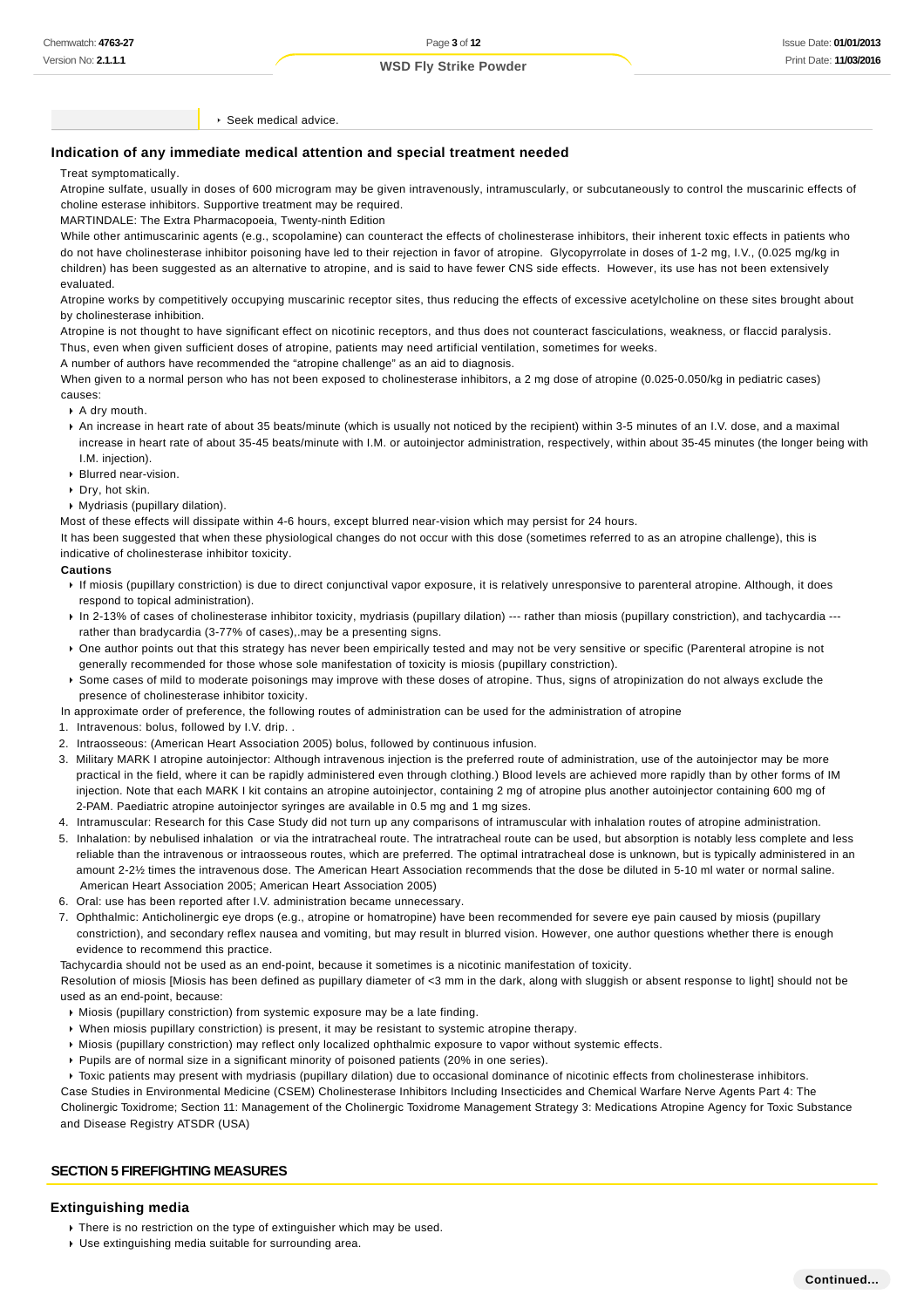## **Special hazards arising from the substrate or mixture**

| opcolar nazaras arismig mom the substrate or mixture |                                                                                                                                                                                                                                                                                                                                                                                                                                                                                                                                                                           |  |  |  |
|------------------------------------------------------|---------------------------------------------------------------------------------------------------------------------------------------------------------------------------------------------------------------------------------------------------------------------------------------------------------------------------------------------------------------------------------------------------------------------------------------------------------------------------------------------------------------------------------------------------------------------------|--|--|--|
| <b>Fire Incompatibility</b>                          | None known.                                                                                                                                                                                                                                                                                                                                                                                                                                                                                                                                                               |  |  |  |
| <b>Advice for firefighters</b>                       |                                                                                                                                                                                                                                                                                                                                                                                                                                                                                                                                                                           |  |  |  |
| <b>Fire Fighting</b>                                 | Alert Fire Brigade and tell them location and nature of hazard.<br>$\triangleright$ Wear breathing apparatus plus protective gloves in the event of a fire.<br>► Prevent, by any means available, spillage from entering drains or water courses.<br>▶ Use fire fighting procedures suitable for surrounding area.<br>DO NOT approach containers suspected to be hot.<br>► Cool fire exposed containers with water spray from a protected location.<br>If safe to do so, remove containers from path of fire.<br>Equipment should be thoroughly decontaminated after use. |  |  |  |
| <b>Fire/Explosion Hazard</b>                         | • Non combustible.<br>► Not considered a significant fire risk, however containers may burn.                                                                                                                                                                                                                                                                                                                                                                                                                                                                              |  |  |  |

## **SECTION 6 ACCIDENTAL RELEASE MEASURES**

## **Personal precautions, protective equipment and emergency procedures**

May emit poisonous fumes.

|                     | Environmental hazard - contain spillage.                                                                                    |
|---------------------|-----------------------------------------------------------------------------------------------------------------------------|
|                     | Remove all ignition sources.                                                                                                |
|                     | Clean up all spills immediately.                                                                                            |
| <b>Minor Spills</b> | Avoid contact with skin and eyes.                                                                                           |
|                     | $\triangleright$ Control personal contact with the substance, by using protective equipment.                                |
|                     | ► Use dry clean up procedures and avoid generating dust.                                                                    |
|                     | • Place in a suitable, labelled container for waste disposal.                                                               |
|                     | Environmental hazard - contain spillage.                                                                                    |
|                     | Moderate hazard.                                                                                                            |
|                     | CAUTION: Advise personnel in area.                                                                                          |
|                     | Alert Emergency Services and tell them location and nature of hazard.                                                       |
|                     | ► Control personal contact by wearing protective clothing.                                                                  |
| <b>Major Spills</b> | ► Prevent, by any means available, spillage from entering drains or water courses.                                          |
|                     | Recover product wherever possible.                                                                                          |
|                     | ► IF DRY: Use dry clean up procedures and avoid generating dust. Collect residues and place in sealed plastic bags or other |
|                     | containers for disposal. <b>IF WET:</b> Vacuum/shovel up and place in labelled containers for disposal.                     |
|                     | ► ALWAYS: Wash area down with large amounts of water and prevent runoff into drains.                                        |
|                     | ► If contamination of drains or waterways occurs, advise Emergency Services.                                                |

Personal Protective Equipment advice is contained in Section 8 of the SDS.

## **SECTION 7 HANDLING AND STORAGE**

## **Precautions for safe handling**

| Safe handling     | Avoid all personal contact, including inhalation.<br>• Wear protective clothing when risk of exposure occurs.<br>▶ Use in a well-ventilated area.<br>▶ Prevent concentration in hollows and sumps.<br>DO NOT enter confined spaces until atmosphere has been checked.<br>DO NOT allow material to contact humans, exposed food or food utensils.<br>Avoid contact with incompatible materials.<br>When handling, DO NOT eat, drink or smoke.<br>▶ Keep containers securely sealed when not in use.<br>Avoid physical damage to containers.<br>Always wash hands with soap and water after handling.<br>▶ Work clothes should be laundered separately. Launder contaminated clothing before re-use.<br>▶ Use good occupational work practice.<br>► Observe manufacturer's storage and handling recommendations contained within this SDS.<br>Atmosphere should be regularly checked against established exposure standards to ensure safe working conditions are<br>maintained. |
|-------------------|--------------------------------------------------------------------------------------------------------------------------------------------------------------------------------------------------------------------------------------------------------------------------------------------------------------------------------------------------------------------------------------------------------------------------------------------------------------------------------------------------------------------------------------------------------------------------------------------------------------------------------------------------------------------------------------------------------------------------------------------------------------------------------------------------------------------------------------------------------------------------------------------------------------------------------------------------------------------------------|
| Other information | Store in original containers.<br>▶ Keep containers securely sealed.<br>▶ No smoking, naked lights or ignition sources.<br>Store in a cool, dry, well-ventilated area.<br>► Store away from incompatible materials and foodstuff containers.<br>► Protect containers against physical damage and check regularly for leaks.                                                                                                                                                                                                                                                                                                                                                                                                                                                                                                                                                                                                                                                     |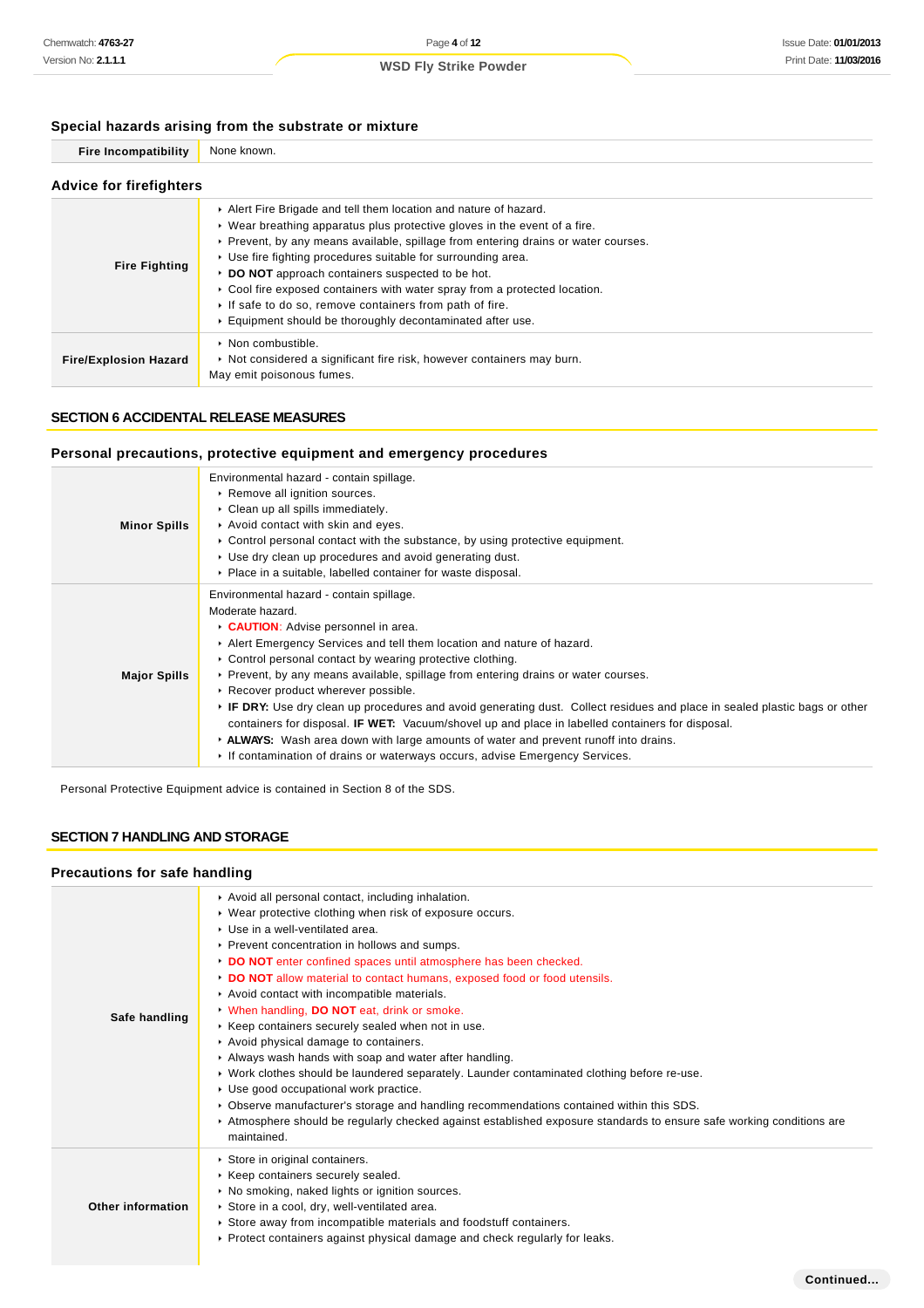Page **5** of **12**

**WSD Fly Strike Powder**

Observe manufacturer's storage and handling recommendations contained within this SDS.

#### **Conditions for safe storage, including any incompatibilities**

| Suitable container           | ▶ Packaging as recommended by manufacturer. |
|------------------------------|---------------------------------------------|
| Storage<br>  incompatibility | None known                                  |
|                              |                                             |

#### **SECTION 8 EXPOSURE CONTROLS / PERSONAL PROTECTION**

#### **Control parameters**

#### **OCCUPATIONAL EXPOSURE LIMITS (OEL)**

#### **INGREDIENT DATA**

| Source                          | <b>Ingredient</b> | <b>Material name</b> | <b>TWA</b>           | <b>STEL</b>   | Peak          | <b>Notes</b> |
|---------------------------------|-------------------|----------------------|----------------------|---------------|---------------|--------------|
| Australia Exposure<br>Standards | diazinon          | <b>Diazinon</b>      | $0.1 \text{ mg/m}$ 3 | Not Available | Not Available | .Sk          |

#### **EMERGENCY LIMITS**

| Ingredient         | <b>Material name</b> | TEEL-1               | TEEL-2               | TEEL-3        |
|--------------------|----------------------|----------------------|----------------------|---------------|
| piperonyl butoxide | Piperonyl butoxide   | $1.2 \text{ mg/m}$ 3 | 13 mg/m $3$          | 1200 mg/m $3$ |
|                    |                      |                      |                      |               |
| Ingredient         | <b>Original IDLH</b> |                      | <b>Revised IDLH</b>  |               |
|                    | <b>ALL AND THEFT</b> |                      | <b>ALCOHOL: 1989</b> |               |

| myrculch           | <b>UNIVERSITY</b> | <b>NGVISGU IDLII</b> |
|--------------------|-------------------|----------------------|
| diazinon           | Not Available     | Not Available        |
| pyrethrins         | Not Available     | Not Available        |
| piperonyl butoxide | Not Available     | Not Available        |

#### **MATERIAL DATA**

It is the goal of the ACGIH (and other Agencies) to recommend TLVs (or their equivalent) for all substances for which there is evidence of health effects at airborne concentrations encountered in the workplace.

At this time no TLV has been established, even though this material may produce adverse health effects (as evidenced in animal experiments or clinical experience). Airborne concentrations must be maintained as low as is practically possible and occupational exposure must be kept to a minimum. **NOTE:** The ACGIH occupational exposure standard for Particles Not Otherwise Specified (P.N.O.S) does NOT apply.

The recommended TLV-TWA for diazinon is the same as that of parathion. Exposure at or below this value is thought to protect workers from the significant risk of cholinesterase inhibition,weakness, headache, nausea, and vomiting

#### **Exposure controls**

|                      | Engineering controls are used to remove a hazard or place a barrier between the worker and the hazard. Well-designed<br>engineering controls can be highly effective in protecting workers and will typically be independent of worker interactions to<br>provide this high level of protection.<br>The basic types of engineering controls are:<br>Process controls which involve changing the way a job activity or process is done to reduce the risk.<br>Enclosure and/or isolation of emission source which keeps a selected hazard "physically" away from the worker and<br>ventilation that strategically "adds" and "removes" air in the work environment. Ventilation can remove or dilute an air<br>contaminant if designed properly. The design of a ventilation system must match the particular process and chemical or<br>contaminant in use.<br>Employers may need to use multiple types of controls to prevent employee overexposure.<br>► Local exhaust ventilation is required where solids are handled as powders or crystals; even when particulates are relatively |                                    |  |
|----------------------|-----------------------------------------------------------------------------------------------------------------------------------------------------------------------------------------------------------------------------------------------------------------------------------------------------------------------------------------------------------------------------------------------------------------------------------------------------------------------------------------------------------------------------------------------------------------------------------------------------------------------------------------------------------------------------------------------------------------------------------------------------------------------------------------------------------------------------------------------------------------------------------------------------------------------------------------------------------------------------------------------------------------------------------------------------------------------------------------|------------------------------------|--|
|                      | large, a certain proportion will be powdered by mutual friction.                                                                                                                                                                                                                                                                                                                                                                                                                                                                                                                                                                                                                                                                                                                                                                                                                                                                                                                                                                                                                        |                                    |  |
|                      | If in spite of local exhaust an adverse concentration of the substance in air could occur, respiratory protection should be                                                                                                                                                                                                                                                                                                                                                                                                                                                                                                                                                                                                                                                                                                                                                                                                                                                                                                                                                             |                                    |  |
| Appropriate          | considered.                                                                                                                                                                                                                                                                                                                                                                                                                                                                                                                                                                                                                                                                                                                                                                                                                                                                                                                                                                                                                                                                             |                                    |  |
| engineering controls | Such protection might consist of:                                                                                                                                                                                                                                                                                                                                                                                                                                                                                                                                                                                                                                                                                                                                                                                                                                                                                                                                                                                                                                                       |                                    |  |
|                      | (a): particle dust respirators, if necessary, combined with an absorption cartridge;                                                                                                                                                                                                                                                                                                                                                                                                                                                                                                                                                                                                                                                                                                                                                                                                                                                                                                                                                                                                    |                                    |  |
|                      | (b): filter respirators with absorption cartridge or canister of the right type;                                                                                                                                                                                                                                                                                                                                                                                                                                                                                                                                                                                                                                                                                                                                                                                                                                                                                                                                                                                                        |                                    |  |
|                      | (c): fresh-air hoods or masks.                                                                                                                                                                                                                                                                                                                                                                                                                                                                                                                                                                                                                                                                                                                                                                                                                                                                                                                                                                                                                                                          |                                    |  |
|                      | Air contaminants generated in the workplace possess varying "escape" velocities which, in turn, determine the "capture"<br>velocities" of fresh circulating air required to effectively remove the contaminant.                                                                                                                                                                                                                                                                                                                                                                                                                                                                                                                                                                                                                                                                                                                                                                                                                                                                         |                                    |  |
|                      | Type of Contaminant:                                                                                                                                                                                                                                                                                                                                                                                                                                                                                                                                                                                                                                                                                                                                                                                                                                                                                                                                                                                                                                                                    | Air Speed:                         |  |
|                      | direct spray, spray painting in shallow booths, drum filling, conveyer loading, crusher dusts, gas<br>discharge (active generation into zone of rapid air motion)                                                                                                                                                                                                                                                                                                                                                                                                                                                                                                                                                                                                                                                                                                                                                                                                                                                                                                                       | 1-2.5 m/s (200-500<br>f/min.)      |  |
|                      | grinding, abrasive blasting, tumbling, high speed wheel generated dusts (released at high initial<br>velocity into zone of very high rapid air motion).                                                                                                                                                                                                                                                                                                                                                                                                                                                                                                                                                                                                                                                                                                                                                                                                                                                                                                                                 | 2.5-10 m/s (500-2000<br>$f/min.$ ) |  |
|                      | Within each range the appropriate value depends on:                                                                                                                                                                                                                                                                                                                                                                                                                                                                                                                                                                                                                                                                                                                                                                                                                                                                                                                                                                                                                                     |                                    |  |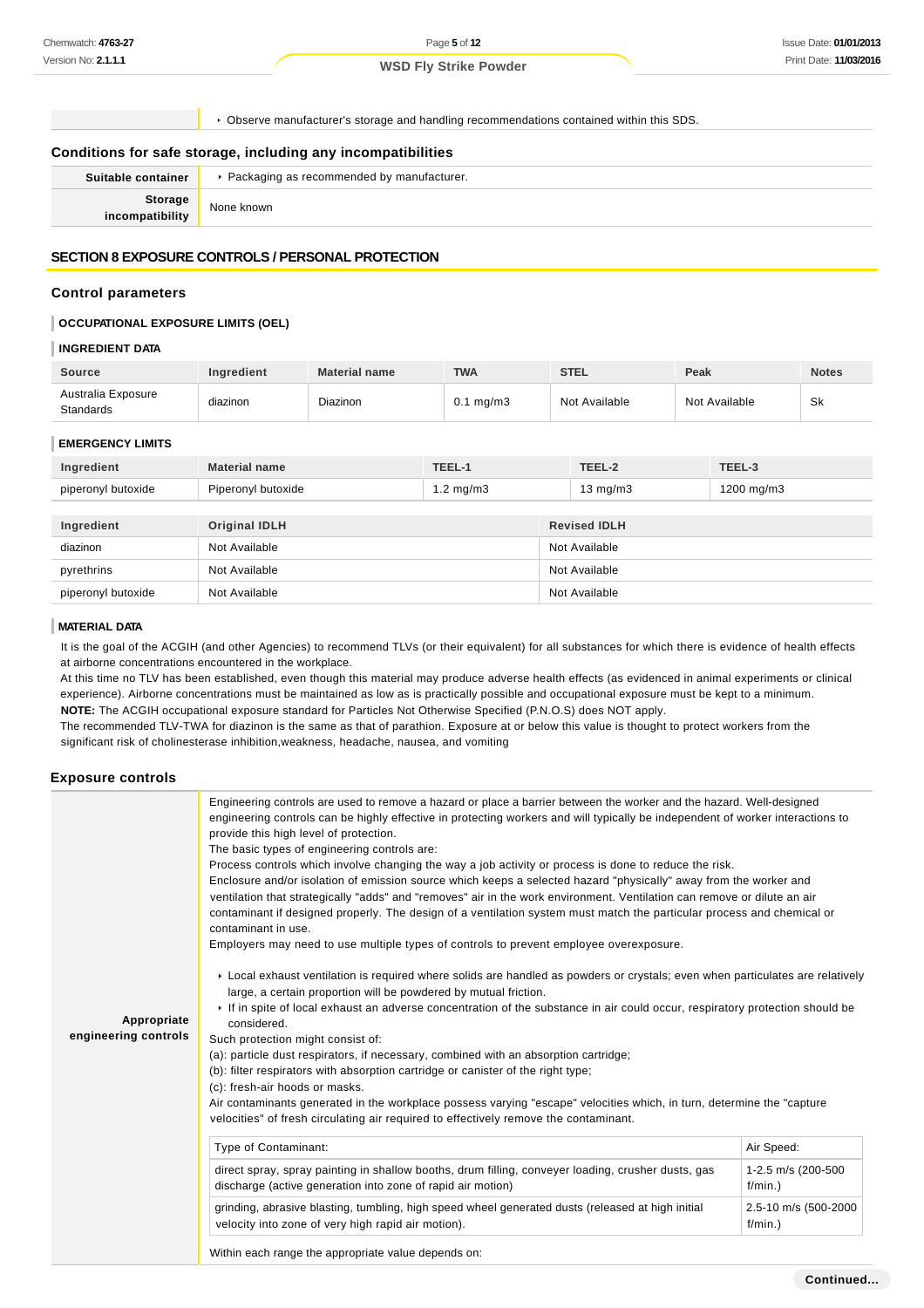|                            | Lower end of the range                                                                                                                                                                                                                                                                                                                                                                                                                                                                                                                                                                                                                                                                                                                                                                                                                                                                                                                                                                                                                                                                                                                                                                                                                                                                                                                                                                                                                                                                                                                                                                                                                                                                                                                                                                                                                                                                                                                                                                                                                                                                                                  | Upper end of the range           |
|----------------------------|-------------------------------------------------------------------------------------------------------------------------------------------------------------------------------------------------------------------------------------------------------------------------------------------------------------------------------------------------------------------------------------------------------------------------------------------------------------------------------------------------------------------------------------------------------------------------------------------------------------------------------------------------------------------------------------------------------------------------------------------------------------------------------------------------------------------------------------------------------------------------------------------------------------------------------------------------------------------------------------------------------------------------------------------------------------------------------------------------------------------------------------------------------------------------------------------------------------------------------------------------------------------------------------------------------------------------------------------------------------------------------------------------------------------------------------------------------------------------------------------------------------------------------------------------------------------------------------------------------------------------------------------------------------------------------------------------------------------------------------------------------------------------------------------------------------------------------------------------------------------------------------------------------------------------------------------------------------------------------------------------------------------------------------------------------------------------------------------------------------------------|----------------------------------|
|                            | 1: Room air currents minimal or favourable to capture                                                                                                                                                                                                                                                                                                                                                                                                                                                                                                                                                                                                                                                                                                                                                                                                                                                                                                                                                                                                                                                                                                                                                                                                                                                                                                                                                                                                                                                                                                                                                                                                                                                                                                                                                                                                                                                                                                                                                                                                                                                                   | 1: Disturbing room air currents  |
|                            | 2: Contaminants of low toxicity or of nuisance value only.                                                                                                                                                                                                                                                                                                                                                                                                                                                                                                                                                                                                                                                                                                                                                                                                                                                                                                                                                                                                                                                                                                                                                                                                                                                                                                                                                                                                                                                                                                                                                                                                                                                                                                                                                                                                                                                                                                                                                                                                                                                              | 2: Contaminants of high toxicity |
|                            | 3: Intermittent, low production.                                                                                                                                                                                                                                                                                                                                                                                                                                                                                                                                                                                                                                                                                                                                                                                                                                                                                                                                                                                                                                                                                                                                                                                                                                                                                                                                                                                                                                                                                                                                                                                                                                                                                                                                                                                                                                                                                                                                                                                                                                                                                        | 3: High production, heavy use    |
|                            | 4: Large hood or large air mass in motion                                                                                                                                                                                                                                                                                                                                                                                                                                                                                                                                                                                                                                                                                                                                                                                                                                                                                                                                                                                                                                                                                                                                                                                                                                                                                                                                                                                                                                                                                                                                                                                                                                                                                                                                                                                                                                                                                                                                                                                                                                                                               | 4: Small hood-local control only |
|                            | Simple theory shows that air velocity falls rapidly with distance away from the opening of a simple extraction pipe. Velocity<br>generally decreases with the square of distance from the extraction point (in simple cases). Therefore the air speed at the<br>extraction point should be adjusted, accordingly, after reference to distance from the contaminating source. The air velocity<br>at the extraction fan, for example, should be a minimum of 4-10 m/s (800-2000 f/min) for extraction of crusher dusts<br>generated 2 metres distant from the extraction point. Other mechanical considerations, producing performance deficits within<br>the extraction apparatus, make it essential that theoretical air velocities are multiplied by factors of 10 or more when<br>extraction systems are installed or used.                                                                                                                                                                                                                                                                                                                                                                                                                                                                                                                                                                                                                                                                                                                                                                                                                                                                                                                                                                                                                                                                                                                                                                                                                                                                                          |                                  |
| <b>Personal protection</b> |                                                                                                                                                                                                                                                                                                                                                                                                                                                                                                                                                                                                                                                                                                                                                                                                                                                                                                                                                                                                                                                                                                                                                                                                                                                                                                                                                                                                                                                                                                                                                                                                                                                                                                                                                                                                                                                                                                                                                                                                                                                                                                                         |                                  |
| Eye and face<br>protection | ▶ Safety glasses with side shields<br>▶ Chemical goggles.<br>► Contact lenses may pose a special hazard; soft contact lenses may absorb and concentrate irritants. A written policy<br>document, describing the wearing of lenses or restrictions on use, should be created for each workplace or task. This should<br>include a review of lens absorption and adsorption for the class of chemicals in use and an account of injury experience.<br>Medical and first-aid personnel should be trained in their removal and suitable equipment should be readily available. In the<br>event of chemical exposure, begin eye irrigation immediately and remove contact lens as soon as practicable. Lens should<br>be removed at the first signs of eye redness or irritation - lens should be removed in a clean environment only after<br>workers have washed hands thoroughly. [CDC NIOSH Current Intelligence Bulletin 59], [AS/NZS 1336 or national<br>equivalent]                                                                                                                                                                                                                                                                                                                                                                                                                                                                                                                                                                                                                                                                                                                                                                                                                                                                                                                                                                                                                                                                                                                                                   |                                  |
| <b>Skin protection</b>     | See Hand protection below                                                                                                                                                                                                                                                                                                                                                                                                                                                                                                                                                                                                                                                                                                                                                                                                                                                                                                                                                                                                                                                                                                                                                                                                                                                                                                                                                                                                                                                                                                                                                                                                                                                                                                                                                                                                                                                                                                                                                                                                                                                                                               |                                  |
| Hands/feet protection      | The selection of suitable gloves does not only depend on the material, but also on further marks of quality which vary from<br>manufacturer to manufacturer. Where the chemical is a preparation of several substances, the resistance of the glove<br>material can not be calculated in advance and has therefore to be checked prior to the application.<br>The exact break through time for substances has to be obtained from the manufacturer of the protective gloves and has to<br>be observed when making a final choice.<br>Suitability and durability of glove type is dependent on usage. Important factors in the selection of gloves include:<br>$\cdot$ frequency and duration of contact,<br>• chemical resistance of glove material,<br>▶ glove thickness and<br>$\cdot$ dexterity<br>Select gloves tested to a relevant standard (e.g. Europe EN 374, US F739, AS/NZS 2161.1 or national equivalent).<br>▶ When prolonged or frequently repeated contact may occur, a glove with a protection class of 5 or higher (breakthrough time<br>greater than 240 minutes according to EN 374, AS/NZS 2161.10.1 or national equivalent) is recommended.<br>▶ When only brief contact is expected, a glove with a protection class of 3 or higher (breakthrough time greater than 60<br>minutes according to EN 374, AS/NZS 2161.10.1 or national equivalent) is recommended.<br>Some glove polymer types are less affected by movement and this should be taken into account when considering gloves<br>for long-term use.<br>• Contaminated gloves should be replaced.<br>Gloves must only be worn on clean hands. After using gloves, hands should be washed and dried thoroughly. Application of a<br>non-perfumed moisturiser is recommended.<br>Experience indicates that the following polymers are suitable as glove materials for protection against undissolved, dry<br>solids, where abrasive particles are not present.<br>polychloroprene.<br>nitrile rubber.<br>butyl rubber.<br>• fluorocaoutchouc.<br>polyvinyl chloride.<br>Gloves should be examined for wear and/ or degradation constantly. |                                  |
| <b>Body protection</b>     | See Other protection below                                                                                                                                                                                                                                                                                                                                                                                                                                                                                                                                                                                                                                                                                                                                                                                                                                                                                                                                                                                                                                                                                                                                                                                                                                                                                                                                                                                                                                                                                                                                                                                                                                                                                                                                                                                                                                                                                                                                                                                                                                                                                              |                                  |
| Other protection           | • Overalls.<br>▶ P.V.C. apron.<br>▶ Barrier cream.<br>▶ Skin cleansing cream.<br>▶ Eye wash unit.                                                                                                                                                                                                                                                                                                                                                                                                                                                                                                                                                                                                                                                                                                                                                                                                                                                                                                                                                                                                                                                                                                                                                                                                                                                                                                                                                                                                                                                                                                                                                                                                                                                                                                                                                                                                                                                                                                                                                                                                                       |                                  |
| <b>Thermal hazards</b>     | Not Available                                                                                                                                                                                                                                                                                                                                                                                                                                                                                                                                                                                                                                                                                                                                                                                                                                                                                                                                                                                                                                                                                                                                                                                                                                                                                                                                                                                                                                                                                                                                                                                                                                                                                                                                                                                                                                                                                                                                                                                                                                                                                                           |                                  |

## **Respiratory protection**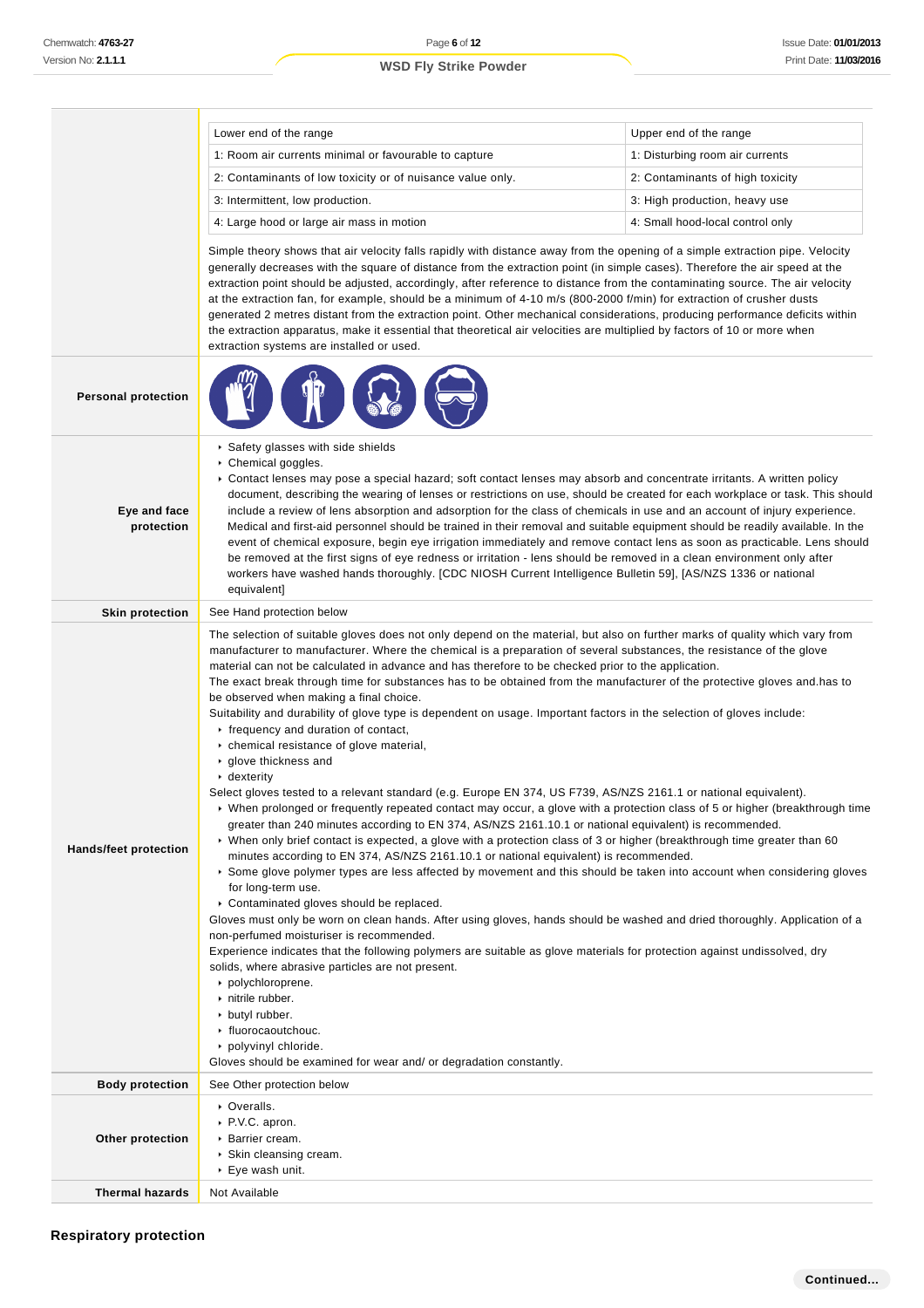Type A-P Filter of sufficient capacity. (AS/NZS 1716 & 1715, EN 143:2000 & 149:2001, ANSI Z88 or national equivalent)

Where the concentration of gas/particulates in the breathing zone, approaches or exceeds the "Exposure Standard" (or ES), respiratory protection is required.

Degree of protection varies with both face-piece and Class of filter; the nature of protection varies with Type of filter.

| <b>Required Minimum Protection Factor</b> | <b>Half-Face Respirator</b> | <b>Full-Face Respirator</b> | <b>Powered Air Respirator</b> |
|-------------------------------------------|-----------------------------|-----------------------------|-------------------------------|
| up to $10 \times ES$                      | A-AUS P2                    | $\overline{\phantom{0}}$    | A-PAPR-AUS / Class 1 P2       |
| up to $50 \times ES$                      |                             | A-AUS / Class 1 P2          |                               |
| up to $100 \times ES$                     |                             | A-2 P2                      | A-PAPR-2 P2 $\wedge$          |

#### ^ - Full-face

A(All classes) = Organic vapours, B AUS or B1 = Acid gasses, B2 = Acid gas or hydrogen cyanide(HCN), B3 = Acid gas or hydrogen cyanide(HCN), E = Sulfur dioxide(SO2), G = Agricultural chemicals, K = Ammonia(NH3), Hg = Mercury, NO = Oxides of nitrogen, MB = Methyl bromide, AX = Low boiling point organic compounds(below 65 degC)

#### **SECTION 9 PHYSICAL AND CHEMICAL PROPERTIES**

#### **Information on basic physical and chemical properties**

| Appearance                                      | Brown powder with a distinct smell; does not mix with water. |                                                                                    |                |
|-------------------------------------------------|--------------------------------------------------------------|------------------------------------------------------------------------------------|----------------|
|                                                 |                                                              |                                                                                    |                |
| <b>Physical state</b>                           | <b>Divided Solid</b>                                         | <b>Relative density</b><br>(Water = $1$ )                                          | Not Available  |
| Odour                                           | Not Available                                                | <b>Partition coefficient</b><br>n-octanol / water                                  | Not Available  |
| Odour threshold                                 | Not Available                                                | Auto-ignition<br>temperature (°C)                                                  | Not Available  |
| pH (as supplied)                                | Not Applicable                                               | Decomposition<br>temperature                                                       | Not Available  |
| Melting point /<br>freezing point (°C)          | Not Available                                                | Viscosity (cSt)                                                                    | Not Available  |
| Initial boiling point<br>and boiling range (°C) | Not Available                                                | Molecular weight<br>(q/mol)                                                        | Not Applicable |
| Flash point (°C)                                | Not Available                                                | <b>Taste</b>                                                                       | Not Available  |
| <b>Evaporation rate</b>                         | Not Available                                                | <b>Explosive properties</b>                                                        | Not Available  |
| Flammability                                    | Not Available                                                | <b>Oxidising properties</b>                                                        | Not Available  |
| <b>Upper Explosive Limit</b><br>(%)             | Not Available                                                | <b>Surface Tension</b><br>(dyn/cm or mN/m)                                         | Not Applicable |
| <b>Lower Explosive Limit</b><br>(%)             | Not Available                                                | <b>Volatile Component</b><br>$(% \mathcal{L}^{\prime }\cap \mathcal{L}^{\prime })$ | Not Available  |
| Vapour pressure (kPa)                           | Not Available                                                | Gas group                                                                          | Not Available  |
| Solubility in water<br>(g/L)                    | Immiscible                                                   | pH as a solution (1%)                                                              | Not Applicable |
| Vapour density (Air =<br>1)                     | Not Available                                                | VOC g/L                                                                            | Not Available  |

## **SECTION 10 STABILITY AND REACTIVITY**

| Reactivity                                    | See section 7                                                                                                                        |
|-----------------------------------------------|--------------------------------------------------------------------------------------------------------------------------------------|
| <b>Chemical stability</b>                     | • Unstable in the presence of incompatible materials.<br>▶ Product is considered stable.<br>Hazardous polymerisation will not occur. |
| Possibility of<br>hazardous reactions         | See section 7                                                                                                                        |
| <b>Conditions to avoid</b>                    | See section 7                                                                                                                        |
| Incompatible materials                        | See section 7                                                                                                                        |
| <b>Hazardous</b><br>decomposition<br>products | See section 5                                                                                                                        |

## **SECTION 11 TOXICOLOGICAL INFORMATION**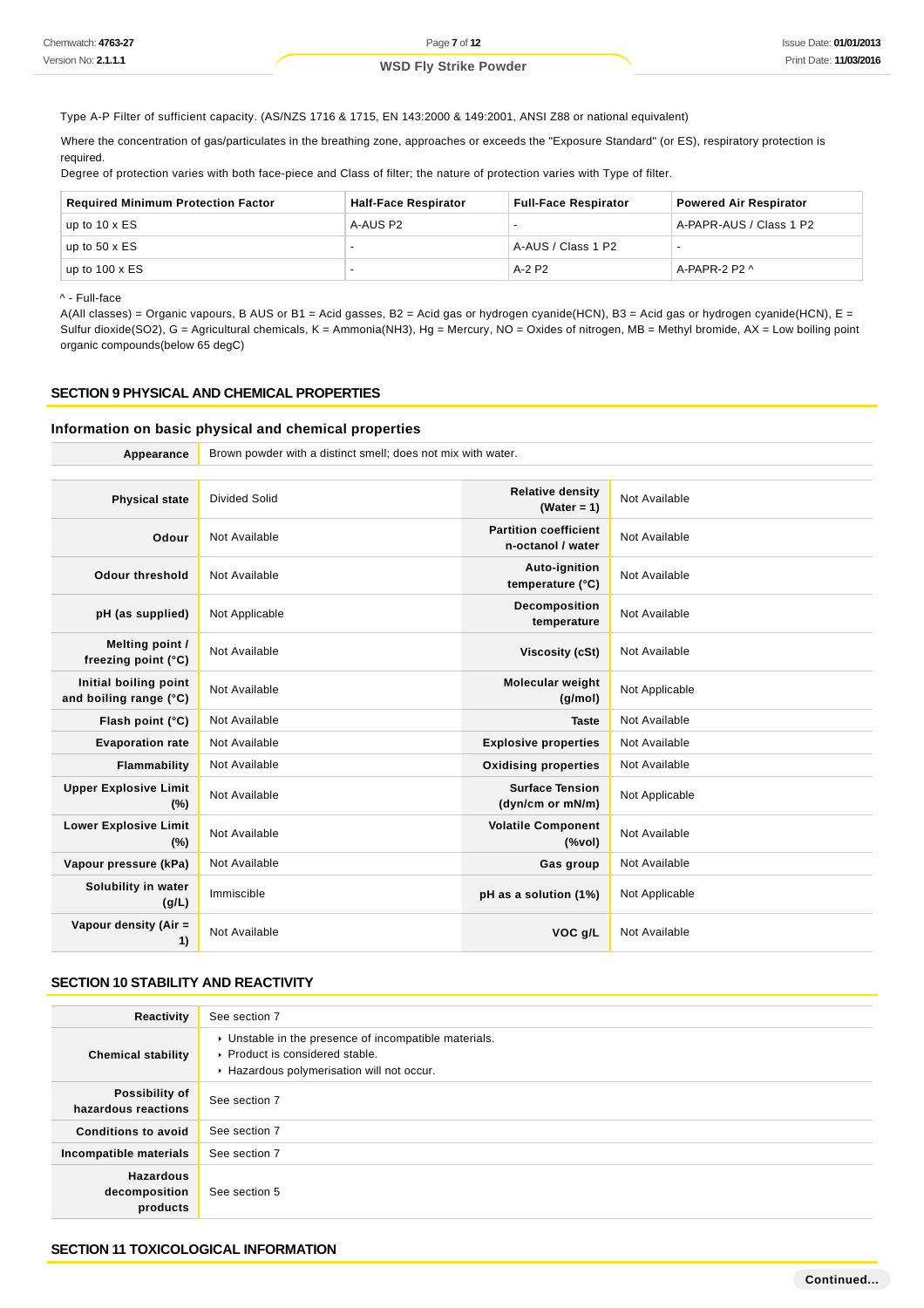## **Information on toxicological effects**

| Inhaled                         | The material is not thought to produce either adverse health effects or irritation of the respiratory tract following inhalation (as<br>classified by EC Directives using animal models). Nevertheless, adverse systemic effects have been produced following<br>exposure of animals by at least one other route and good hygiene practice requires that exposure be kept to a minimum and<br>that suitable control measures be used in an occupational setting.<br>Persons with impaired respiratory function, airway diseases and conditions such as emphysema or chronic bronchitis, may<br>incur further disability if excessive concentrations of particulate are inhaled.<br>If prior damage to the circulatory or nervous systems has occurred or if kidney damage has been sustained, proper<br>screenings should be conducted on individuals who may be exposed to further risk if handling and use of the material result<br>in excessive exposures.                                                                                                                                                                                                                                                                                                                                                                                                                                                                                                                                                                                                                                                                                                                                                                                                                                                                                                                                                                                                                                                                                                                                                                                                                                                                                                                                                                                                                                                                                                       |                                    |  |
|---------------------------------|----------------------------------------------------------------------------------------------------------------------------------------------------------------------------------------------------------------------------------------------------------------------------------------------------------------------------------------------------------------------------------------------------------------------------------------------------------------------------------------------------------------------------------------------------------------------------------------------------------------------------------------------------------------------------------------------------------------------------------------------------------------------------------------------------------------------------------------------------------------------------------------------------------------------------------------------------------------------------------------------------------------------------------------------------------------------------------------------------------------------------------------------------------------------------------------------------------------------------------------------------------------------------------------------------------------------------------------------------------------------------------------------------------------------------------------------------------------------------------------------------------------------------------------------------------------------------------------------------------------------------------------------------------------------------------------------------------------------------------------------------------------------------------------------------------------------------------------------------------------------------------------------------------------------------------------------------------------------------------------------------------------------------------------------------------------------------------------------------------------------------------------------------------------------------------------------------------------------------------------------------------------------------------------------------------------------------------------------------------------------------------------------------------------------------------------------------------------------|------------------------------------|--|
| Ingestion                       | Accidental ingestion of the material may be damaging to the health of the individual.<br>Adverse effects of choline esterase inhibitors include nausea, vomiting, abdominal pain, flushing, sweating, salivation,<br>lachrymation, rhinorrhoea, eruction, involuntary defecation, and urination, bradycardia, and peripheral vasodilation leading to<br>hypotension, transient heart block, bronchioconstriction and a feeling of constriction beneath the chest.                                                                                                                                                                                                                                                                                                                                                                                                                                                                                                                                                                                                                                                                                                                                                                                                                                                                                                                                                                                                                                                                                                                                                                                                                                                                                                                                                                                                                                                                                                                                                                                                                                                                                                                                                                                                                                                                                                                                                                                                    |                                    |  |
| <b>Skin Contact</b>             | The material is not thought to produce adverse health effects or skin irritation following contact (as classified by EC<br>Directives using animal models). Nevertheless, good hygiene practice requires that exposure be kept to a minimum and that<br>suitable gloves be used in an occupational setting.<br>Open cuts, abraded or irritated skin should not be exposed to this material<br>Entry into the blood-stream through, for example, cuts, abrasions, puncture wounds or lesions, may produce systemic injury<br>with harmful effects. Examine the skin prior to the use of the material and ensure that any external damage is suitably<br>protected.                                                                                                                                                                                                                                                                                                                                                                                                                                                                                                                                                                                                                                                                                                                                                                                                                                                                                                                                                                                                                                                                                                                                                                                                                                                                                                                                                                                                                                                                                                                                                                                                                                                                                                                                                                                                    |                                    |  |
| Eye                             | Although the material is not thought to be an irritant (as classified by EC Directives), direct contact with the eye may cause<br>transient discomfort characterised by tearing or conjunctival redness (as with windburn). Slight abrasive damage may also<br>result. The material may produce foreign body irritation in certain individuals.                                                                                                                                                                                                                                                                                                                                                                                                                                                                                                                                                                                                                                                                                                                                                                                                                                                                                                                                                                                                                                                                                                                                                                                                                                                                                                                                                                                                                                                                                                                                                                                                                                                                                                                                                                                                                                                                                                                                                                                                                                                                                                                      |                                    |  |
| Chronic                         | Limited evidence suggests that repeated or long-term occupational exposure may produce cumulative health effects<br>involving organs or biochemical systems.<br>There is some evidence that human exposure to the material may result in developmental toxicity. This evidence is based on<br>animal studies where effects have been observed in the absence of marked maternal toxicity, or at around the same dose<br>levels as other toxic effects but which are not secondary non-specific consequences of the other toxic effects.<br>Repeated or prolonged exposures to cholinesterase inhibitors produce symptoms similar to acute effects. In addition workers<br>exposed repeatedly to these substances may exhibit impaired memory and loss of concentration, severe depression and<br>acute psychosis, irritability, confusion, apathy, emotional lability, speech difficulties, headache, spatial disorientation,<br>delayed reaction times, sleepwalking, drowsiness or insomnia. An influenza-like condition with nausea, weakness, anorexia<br>and malaise has been described. There is a growing body of evidence from epidemiological studies and from experimental<br>laboratory studies that short-term exposure to some cholinesterase-inhibiting insecticides may produce behavioural or neuro-<br>chemical changes lasting for days or months, presumably outlasting the cholinesterase inhibition. Although the number of<br>adverse effects following humans poisonings subsides, there are still effects in some workers months after cholinesterase<br>activity returns to normal. These long-lasting effects include blurred vision, headache, weakness, and anorexia. The<br>neurochemistry of animals exposed to chlorpyrifos or fenthion is reported to be altered permanently after a single exposure.<br>These effects may be more severe in developing animals where both acetyl- and butyrylcholinesterase may play an integral<br>part in the development of the nervous system.<br>Padilla S., The Neurotoxicity of Cholinesterase-Inhibiting Insecticides: Past and Present Evidence Demonstrating Persistent<br>Effects. Inhalation Toxicology 7:903-907, 1995<br>Long term exposure to high dust concentrations may cause changes in lung function (i.e. pneumoconiosis) caused by<br>particles less than 0.5 micron penetrating and remaining in the lung. A prime symptom is breathlessness. Lung shadows show<br>on X-ray. |                                    |  |
|                                 | <b>TOXICITY</b>                                                                                                                                                                                                                                                                                                                                                                                                                                                                                                                                                                                                                                                                                                                                                                                                                                                                                                                                                                                                                                                                                                                                                                                                                                                                                                                                                                                                                                                                                                                                                                                                                                                                                                                                                                                                                                                                                                                                                                                                                                                                                                                                                                                                                                                                                                                                                                                                                                                      | <b>IRRITATION</b>                  |  |
| <b>WSD Fly Strike</b><br>Powder | Not Available                                                                                                                                                                                                                                                                                                                                                                                                                                                                                                                                                                                                                                                                                                                                                                                                                                                                                                                                                                                                                                                                                                                                                                                                                                                                                                                                                                                                                                                                                                                                                                                                                                                                                                                                                                                                                                                                                                                                                                                                                                                                                                                                                                                                                                                                                                                                                                                                                                                        | Not Available                      |  |
|                                 | <b>TOXICITY</b>                                                                                                                                                                                                                                                                                                                                                                                                                                                                                                                                                                                                                                                                                                                                                                                                                                                                                                                                                                                                                                                                                                                                                                                                                                                                                                                                                                                                                                                                                                                                                                                                                                                                                                                                                                                                                                                                                                                                                                                                                                                                                                                                                                                                                                                                                                                                                                                                                                                      | <b>IRRITATION</b>                  |  |
|                                 | dermal (rat) LD50: 180 mg/kg[2]                                                                                                                                                                                                                                                                                                                                                                                                                                                                                                                                                                                                                                                                                                                                                                                                                                                                                                                                                                                                                                                                                                                                                                                                                                                                                                                                                                                                                                                                                                                                                                                                                                                                                                                                                                                                                                                                                                                                                                                                                                                                                                                                                                                                                                                                                                                                                                                                                                      | Eye (rabbit): 100 mg - SEVERE      |  |
| diazinon                        | Inhalation (rat) LC50: 3.5 mg/L/4h <sup>[2]</sup>                                                                                                                                                                                                                                                                                                                                                                                                                                                                                                                                                                                                                                                                                                                                                                                                                                                                                                                                                                                                                                                                                                                                                                                                                                                                                                                                                                                                                                                                                                                                                                                                                                                                                                                                                                                                                                                                                                                                                                                                                                                                                                                                                                                                                                                                                                                                                                                                                    | Skin (rabbit):500mg(open)-moderate |  |
|                                 | Oral (rat) LD50: 66 mg/kgE <sup>[2]</sup>                                                                                                                                                                                                                                                                                                                                                                                                                                                                                                                                                                                                                                                                                                                                                                                                                                                                                                                                                                                                                                                                                                                                                                                                                                                                                                                                                                                                                                                                                                                                                                                                                                                                                                                                                                                                                                                                                                                                                                                                                                                                                                                                                                                                                                                                                                                                                                                                                            |                                    |  |
|                                 | <b>TOXICITY</b>                                                                                                                                                                                                                                                                                                                                                                                                                                                                                                                                                                                                                                                                                                                                                                                                                                                                                                                                                                                                                                                                                                                                                                                                                                                                                                                                                                                                                                                                                                                                                                                                                                                                                                                                                                                                                                                                                                                                                                                                                                                                                                                                                                                                                                                                                                                                                                                                                                                      | <b>IRRITATION</b>                  |  |
|                                 | dermal (rat) LD50: >7950 mg/kg <sup>[2]</sup>                                                                                                                                                                                                                                                                                                                                                                                                                                                                                                                                                                                                                                                                                                                                                                                                                                                                                                                                                                                                                                                                                                                                                                                                                                                                                                                                                                                                                                                                                                                                                                                                                                                                                                                                                                                                                                                                                                                                                                                                                                                                                                                                                                                                                                                                                                                                                                                                                        | Nil reported                       |  |
| piperonyl butoxide              | Inhalation (rat) LC50: >5.9 mg/l4 $h^{[1]}$                                                                                                                                                                                                                                                                                                                                                                                                                                                                                                                                                                                                                                                                                                                                                                                                                                                                                                                                                                                                                                                                                                                                                                                                                                                                                                                                                                                                                                                                                                                                                                                                                                                                                                                                                                                                                                                                                                                                                                                                                                                                                                                                                                                                                                                                                                                                                                                                                          |                                    |  |
|                                 | Oral (rat) LD50: 5630 mg/kg <sup>[1]</sup>                                                                                                                                                                                                                                                                                                                                                                                                                                                                                                                                                                                                                                                                                                                                                                                                                                                                                                                                                                                                                                                                                                                                                                                                                                                                                                                                                                                                                                                                                                                                                                                                                                                                                                                                                                                                                                                                                                                                                                                                                                                                                                                                                                                                                                                                                                                                                                                                                           |                                    |  |
| Legend:                         | 1. Value obtained from Europe ECHA Registered Substances - Acute toxicity 2.* Value obtained from manufacturer's SDS.<br>Unless otherwise specified data extracted from RTECS - Register of Toxic Effect of chemical Substances                                                                                                                                                                                                                                                                                                                                                                                                                                                                                                                                                                                                                                                                                                                                                                                                                                                                                                                                                                                                                                                                                                                                                                                                                                                                                                                                                                                                                                                                                                                                                                                                                                                                                                                                                                                                                                                                                                                                                                                                                                                                                                                                                                                                                                      |                                    |  |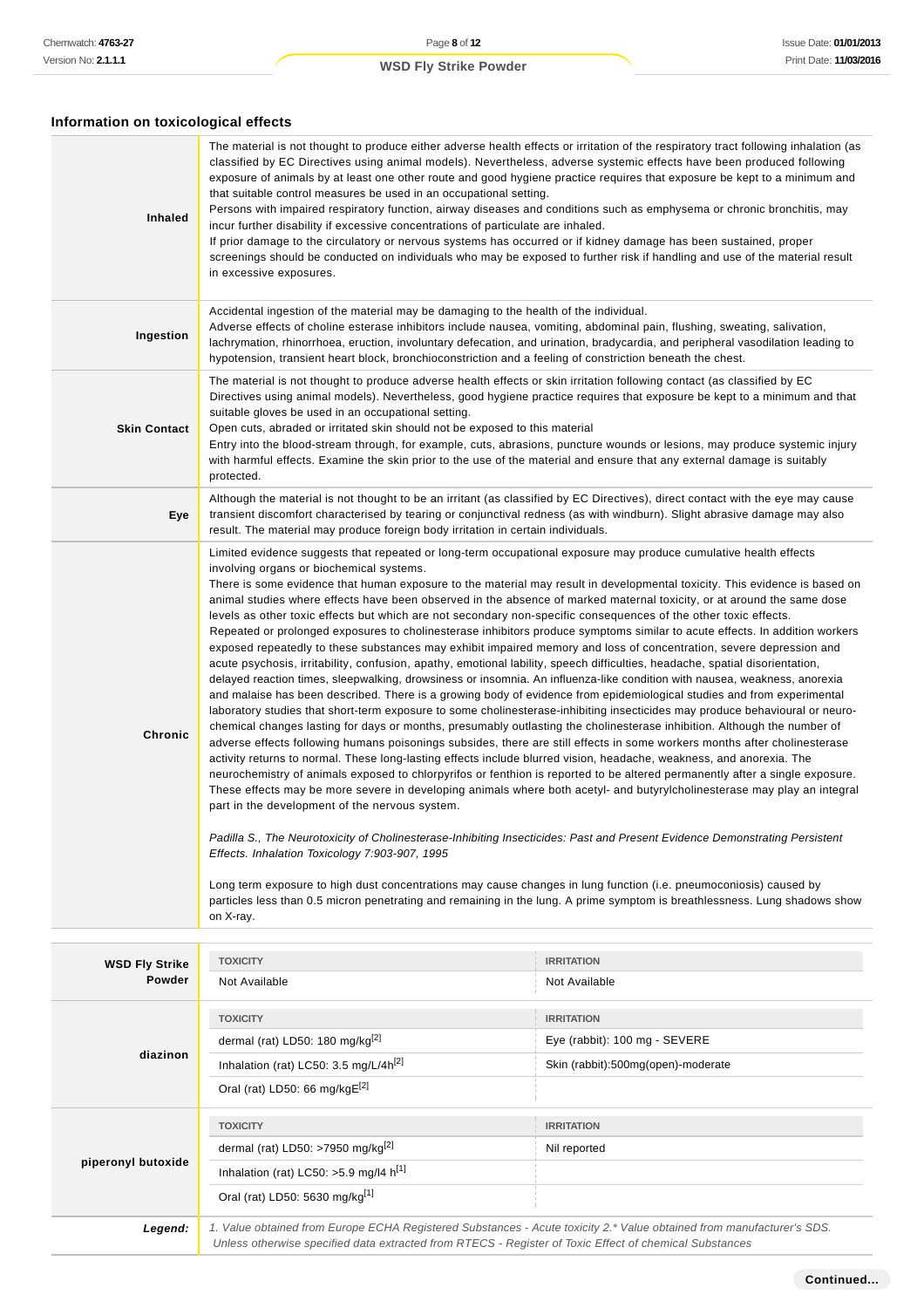| <b>WSD Fly Strike</b><br>Powder     | Acute toxicity: The toxicity of encapsulated formulations is relatively low because diazinon is not released readily while in<br>the digestive tract. Some formulations of the compound can be degraded to more toxic forms. This transformation may<br>occur in air, particularly in the presence of moisture, and by ultraviolet radiation. Most modern diazinon formulations in the<br>U.S. are stable and do not degrade easily. The symptoms associated with diazinon poisoning in humans include weakness,<br>headaches, tightness in the chest, blurred vision, nonreactive pinpoint pupils, salivation, sweating, nausea, vomiting,<br>diarrhea, abdominal cramps, and slurred speech. Death has occurred in some instances from both dermal and oral exposures<br>at very high levels.<br>Chronic toxicity: Chronic effects have been observed at doses ranging from 10 mg/kg/day for swine to 1000 mg/kg/day<br>for rats. Inhibition of red blood cell cholinesterase, and enzyme response occurred at lower doses in the rats. Enzyme<br>inhibition has been documented in red blood cells, in blood plasma, and in brain cells at varying doses and with different<br>species.<br>Teratogenic effects: The data on teratogenic effects due to chronic exposure are inconclusive. One study has shown that<br>injection of diazinon into chicken eggs resulted in skeletal and spinal deformities in the chicks. Bobwhite quail born from eggs<br>treated in a similar manner showed skeletal deformities but no spinal abnormalities. Acetylcholine was significantly affected<br>in this latter study. Tests with hamsters and rabbits at low doses (0.125 0.25 mg/kg/day) showed no developmental effects,<br>while tests with dogs and pigs at higher levels (1.0 10.0 mg/kg/day) revealed gross abnormalities.<br><b>Mutagenic effects:</b> While some tests have suggested that diazinon is mutagenic, current evidence is inconclusive.<br>Carcinogenic effects: Diazinon is not considered carcinogenic. Tests on rats over a 2-year period at moderate doses (about<br>45 mg/kg) did not cause tumor development in the test animals.<br>Organ toxicity: Diazinon itself is not a potent cholinesterase inhibitor. However, in animals, it is converted to diazoxon, a<br>compound that is a strong enzyme inhibitor.<br>Fate in humans and animals: Metabolism and excretion rates for diazinon are rapid. The half-life of diazinon in animals is<br>about 12 hours. The product is passed out of the body through urine and in the feces. The metabolites account for about 70%<br>of the total amount excreted. Cattle exposed to diazinon may store the compound in their fat over the short term. One study<br>showed that the compound cleared the cows within 2 weeks after spraying stopped. Application of diazinon to the skin of<br>cows resulted in trace amounts in milk 24 hours after the application                                                                                                                                                                                                                                                                                                                                                                                                                                                                                                                                                                                                                                     |                 |         |
|-------------------------------------|-------------------------------------------------------------------------------------------------------------------------------------------------------------------------------------------------------------------------------------------------------------------------------------------------------------------------------------------------------------------------------------------------------------------------------------------------------------------------------------------------------------------------------------------------------------------------------------------------------------------------------------------------------------------------------------------------------------------------------------------------------------------------------------------------------------------------------------------------------------------------------------------------------------------------------------------------------------------------------------------------------------------------------------------------------------------------------------------------------------------------------------------------------------------------------------------------------------------------------------------------------------------------------------------------------------------------------------------------------------------------------------------------------------------------------------------------------------------------------------------------------------------------------------------------------------------------------------------------------------------------------------------------------------------------------------------------------------------------------------------------------------------------------------------------------------------------------------------------------------------------------------------------------------------------------------------------------------------------------------------------------------------------------------------------------------------------------------------------------------------------------------------------------------------------------------------------------------------------------------------------------------------------------------------------------------------------------------------------------------------------------------------------------------------------------------------------------------------------------------------------------------------------------------------------------------------------------------------------------------------------------------------------------------------------------------------------------------------------------------------------------------------------------------------------------------------------------------------------------------------------------------------------------------------------------------------------------------------------------------------------------------------------------------------------------------------------------------------------------------------------------------------------------------------------------------------------------------------------------------------------------------------------------------------------------------------------------------------------------------------------------------------------------------------------------------------------------------------------------------------------------------------------------------------------------------------------------|-----------------|---------|
| <b>DIAZINON</b>                     | For diazinon:<br>Acute toxicity: The toxicity of encapsulated formulations is relatively low because diazinon is not released readily while in<br>the digestive tract. Some formulations of the compound can be degraded to more toxic forms. This transformation may<br>occur in air, particularly in the presence of moisture, and by ultraviolet radiation. Most modern diazinon formulations in the<br>U.S. are stable and do not degrade easily. The symptoms associated with diazinon poisoning in humans include weakness,<br>headaches, tightness in the chest, blurred vision, nonreactive pinpoint pupils, salivation, sweating, nausea, vomiting,<br>diarrhea, abdominal cramps, and slurred speech. Death has occurred in some instances from both dermal and oral exposures<br>at very high levels.<br>Chronic toxicity: Chronic effects have been observed at doses ranging from 10 mg/kg/day for swine to 1000 mg/kg/day<br>for rats. Inhibition of red blood cell cholinesterase, and enzyme response occurred at lower doses in the rats. Enzyme<br>inhibition has been documented in red blood cells, in blood plasma, and in brain cells at varying doses and with different<br>species.<br>Teratogenic effects: The data on teratogenic effects due to chronic exposure are inconclusive. One study has shown that<br>injection of diazinon into chicken eggs resulted in skeletal and spinal deformities in the chicks. Bobwhite quail born from eggs<br>treated in a similar manner showed skeletal deformities but no spinal abnormalities. Acetylcholine was significantly affected<br>in this latter study. Tests with hamsters and rabbits at low doses (0.125 0.25 mg/kg/day) showed no developmental effects,<br>while tests with dogs and pigs at higher levels (1.0 10.0 mg/kg/day) revealed gross abnormalities.<br><b>Mutagenic effects:</b> While some tests have suggested that diazinon is mutagenic, current evidence is inconclusive.<br>Carcinogenic effects: Diazinon is not considered carcinogenic. Tests on rats over a 2-year period at moderate doses (about<br>45 mg/kg) did not cause tumor development in the test animals.<br>Organ toxicity: Diazinon itself is not a potent cholinesterase inhibitor. However, in animals, it is converted to diazoxon, a<br>compound that is a strong enzyme inhibitor.<br>Fate in humans and animals: Metabolism and excretion rates for diazinon are rapid. The half-life of diazinon in animals is<br>about 12 hours. The product is passed out of the body through urine and in the feces. The metabolites account for about 70%<br>of the total amount excreted. Cattle exposed to diazinon may store the compound in their fat over the short term. One study<br>showed that the compound cleared the cows within 2 weeks after spraying stopped. Application of diazinon to the skin of<br>cows resulted in trace amounts in milk 24 hours after the application<br>The material may produce severe irritation to the eye causing pronounced inflammation. Repeated or prolonged exposure to<br>irritants may produce conjunctivitis.<br>The material may cause skin irritation after prolonged or repeated exposure and may produce a contact dermatitis<br>(nonallergic). This form of dermatitis is often characterised by skin redness (erythema) and swelling the epidermis.<br>Histologically there may be intercellular oedema of the spongy layer (spongiosis) and intracellular oedema of the epidermis.<br>Reproductive effector ADI: 0.001 mg/kg/day NOEL: 0.1 mg/kg/day |                 |         |
| <b>PIPERONYL</b><br><b>BUTOXIDE</b> | The substance is classified by IARC as Group 3:<br><b>NOT</b> classifiable as to its carcinogenicity to humans.<br>Evidence of carcinogenicity may be inadequate or limited in animal testing.<br>Dermal (rabbit) LD50: >1880 mg/kg [Handbook of Toxicology] *Published value - probably not peer-reviewed ADI: 0.03 mg/kg                                                                                                                                                                                                                                                                                                                                                                                                                                                                                                                                                                                                                                                                                                                                                                                                                                                                                                                                                                                                                                                                                                                                                                                                                                                                                                                                                                                                                                                                                                                                                                                                                                                                                                                                                                                                                                                                                                                                                                                                                                                                                                                                                                                                                                                                                                                                                                                                                                                                                                                                                                                                                                                                                                                                                                                                                                                                                                                                                                                                                                                                                                                                                                                                                                                    |                 |         |
|                                     |                                                                                                                                                                                                                                                                                                                                                                                                                                                                                                                                                                                                                                                                                                                                                                                                                                                                                                                                                                                                                                                                                                                                                                                                                                                                                                                                                                                                                                                                                                                                                                                                                                                                                                                                                                                                                                                                                                                                                                                                                                                                                                                                                                                                                                                                                                                                                                                                                                                                                                                                                                                                                                                                                                                                                                                                                                                                                                                                                                                                                                                                                                                                                                                                                                                                                                                                                                                                                                                                                                                                                                               |                 |         |
| <b>Acute Toxicity</b>               | $\circ$                                                                                                                                                                                                                                                                                                                                                                                                                                                                                                                                                                                                                                                                                                                                                                                                                                                                                                                                                                                                                                                                                                                                                                                                                                                                                                                                                                                                                                                                                                                                                                                                                                                                                                                                                                                                                                                                                                                                                                                                                                                                                                                                                                                                                                                                                                                                                                                                                                                                                                                                                                                                                                                                                                                                                                                                                                                                                                                                                                                                                                                                                                                                                                                                                                                                                                                                                                                                                                                                                                                                                                       | Carcinogenicity | O       |
| Skin<br><b>Irritation/Corrosion</b> | $\circ$                                                                                                                                                                                                                                                                                                                                                                                                                                                                                                                                                                                                                                                                                                                                                                                                                                                                                                                                                                                                                                                                                                                                                                                                                                                                                                                                                                                                                                                                                                                                                                                                                                                                                                                                                                                                                                                                                                                                                                                                                                                                                                                                                                                                                                                                                                                                                                                                                                                                                                                                                                                                                                                                                                                                                                                                                                                                                                                                                                                                                                                                                                                                                                                                                                                                                                                                                                                                                                                                                                                                                                       | Reproductivity  | $\circ$ |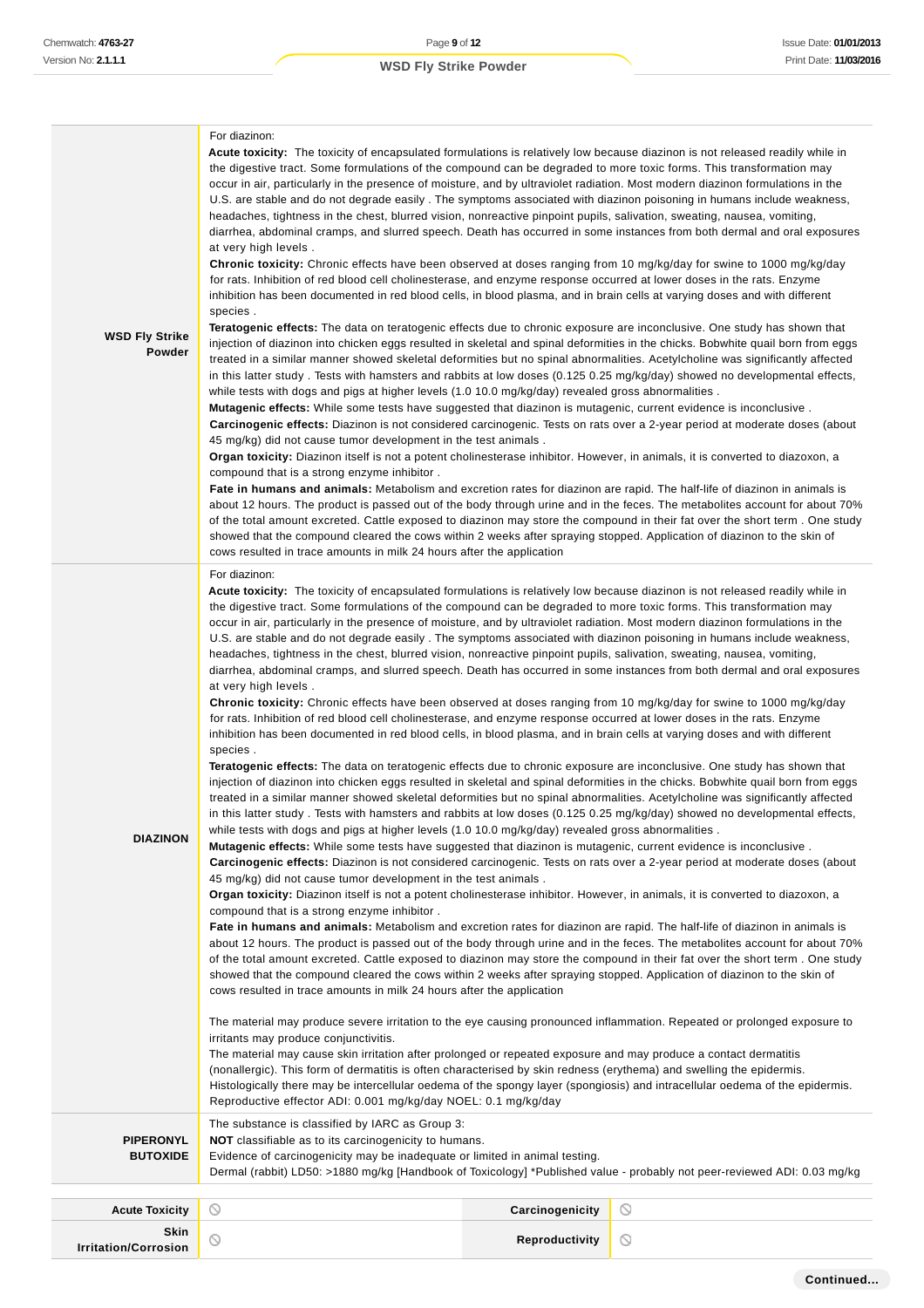#### **Serious Eye STOT - Single**  $\circlearrowright$  $\circledcirc$ **Exposure Damage/Irritation Respiratory or Skin STOT - Repeated**  $\circ$  $\circ$ **sensitisation Exposure Mutagenicity Aspiration Hazard**  $\circledcirc$ Legend:  $\mathsf{X}$  - Data available but does not fill the criteria for classification

 $\blacktriangleright$  – Data required to make classification available

 $\bigcirc$  – Data Not Available to make classification

## **SECTION 12 ECOLOGICAL INFORMATION**

## **Toxicity**

| Ingredient         | Endpoint    | <b>Test Duration (hr)</b> | <b>Species</b>                                                                                                                                                                                                                                              | Value         | <b>Source</b> |
|--------------------|-------------|---------------------------|-------------------------------------------------------------------------------------------------------------------------------------------------------------------------------------------------------------------------------------------------------------|---------------|---------------|
| diazinon           | EC50        | 96                        | Algae or other aquatic plants                                                                                                                                                                                                                               | $0.397$ mg/L  | 3             |
| diazinon           | <b>BCF</b>  | 48                        | Fish                                                                                                                                                                                                                                                        | $0.37$ mg/L   | 4             |
| diazinon           | EC50        | 504                       | Crustacea                                                                                                                                                                                                                                                   | 0.0000002mg/L | 4             |
| diazinon           | LC50        | 96                        | Fish                                                                                                                                                                                                                                                        | 0.000072mg/L  | 4             |
| diazinon           | <b>NOEC</b> | 24                        | Crustacea                                                                                                                                                                                                                                                   | 0.00003mg/L   | 4             |
| diazinon           | EC50        | 48                        | Crustacea                                                                                                                                                                                                                                                   | 0.00026mg/L   | 5             |
| piperonyl butoxide | EC50        | 48                        | Crustacea                                                                                                                                                                                                                                                   | $0.1$ mg/L    | 4             |
| piperonyl butoxide | LC50        | 96                        | <b>Fish</b>                                                                                                                                                                                                                                                 | $0.0024$ mg/L | 4             |
| piperonyl butoxide | <b>NOEC</b> | 48                        | Crustacea                                                                                                                                                                                                                                                   | $0.01$ mg/L   | 4             |
| piperonyl butoxide | EC50        | 96                        | Crustacea                                                                                                                                                                                                                                                   | $0.23$ mg/L   | 2             |
| piperonyl butoxide | <b>EC50</b> | 72                        | Algae or other aquatic plants                                                                                                                                                                                                                               | $0.85$ mg/L   | 2             |
|                    |             |                           | Extracted from 1. IUCLID Toxicity Data 2. Europe ECHA Registered Substances - Ecotoxicological Information - Aguatic Toxicity<br>O EDIMINI Ovida 1/0.40 - Associate Tarricho Dada (Estimatas)), A. HO EDA Estatubularea - Associate Tarricho Dada E. EOETOO |               |               |

**Legend:**

3. EPIWIN Suite V3.12 - Aquatic Toxicity Data (Estimated) 4. US EPA, Ecotox database - Aquatic Toxicity Data 5. ECETOC Aquatic Hazard Assessment Data 6. NITE (Japan) - Bioconcentration Data 7. METI (Japan) - Bioconcentration Data 8. Vendor Data

Harmful to aquatic organisms, may cause long-term adverse effects in the aquatic environment.

**DO NOT** discharge into sewer or waterways.

## **Persistence and degradability**

| Ingredient         | Persistence: Water/Soil | Persistence: Air |
|--------------------|-------------------------|------------------|
| diazinon           | <b>HIGH</b>             | <b>HIGH</b>      |
| piperonyl butoxide | <b>HIGH</b>             | <b>HIGH</b>      |

#### **Bioaccumulative potential**

| Ingredient         | <b>Bioaccumulation</b> |
|--------------------|------------------------|
| diazinon           | $MEDIUM (BCF = 540)$   |
| piperonyl butoxide | $HIGH (LogKOW = 4.75)$ |

## **Mobility in soil**

| Ingredient         | <b>Mobility</b>      |
|--------------------|----------------------|
| diazinon           | LOW ( $KOC = 1337$ ) |
| piperonyl butoxide | LOW (KOC = $69.74$ ) |

#### **SECTION 13 DISPOSAL CONSIDERATIONS**

#### **Waste treatment methods**

| <b>Product / Packaging</b><br>disposal | Legislation addressing waste disposal requirements may differ by country, state and/ or territory. Each user must refer to<br>laws operating in their area. In some areas, certain wastes must be tracked.<br>A Hierarchy of Controls seems to be common - the user should investigate:<br>Reduction |
|----------------------------------------|------------------------------------------------------------------------------------------------------------------------------------------------------------------------------------------------------------------------------------------------------------------------------------------------------|
|                                        | Reuse                                                                                                                                                                                                                                                                                                |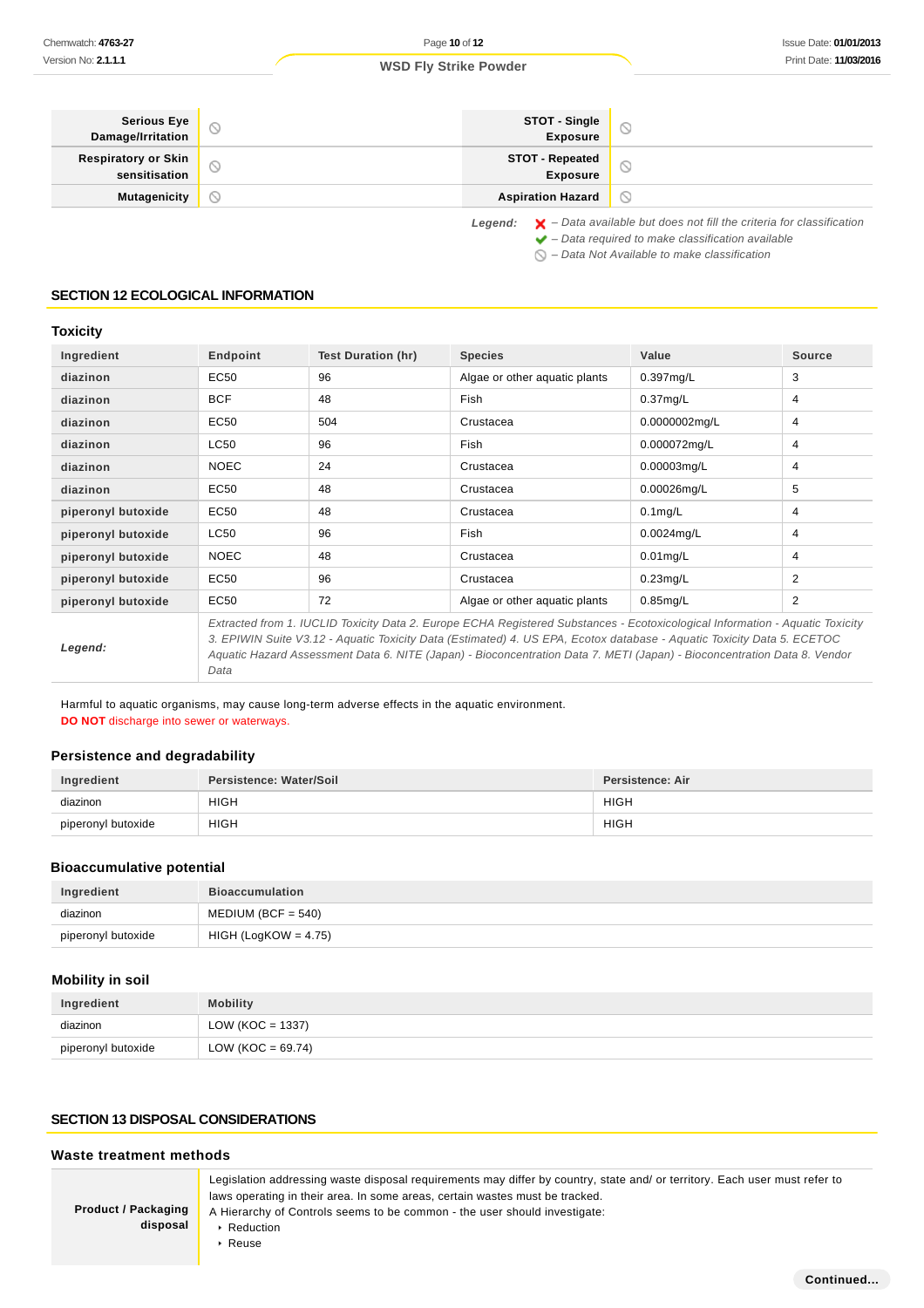| $\triangleright$ Recycling                                                                                                    |
|-------------------------------------------------------------------------------------------------------------------------------|
| Disposal (if all else fails)                                                                                                  |
| This material may be recycled if unused, or if it has not been contaminated so as to make it unsuitable for its intended use. |
| Shelf life considerations should also be applied in making decisions of this type. Note that properties of a material may     |
| change in use, and recycling or reuse may not always be appropriate. In most instances the supplier of the material should    |
| be consulted.                                                                                                                 |
| DO NOT allow wash water from cleaning or process equipment to enter drains.                                                   |
| It may be necessary to collect all wash water for treatment before disposal.                                                  |
| In all cases disposal to sewer may be subject to local laws and regulations and these should be considered first.             |
| • Where in doubt contact the responsible authority.                                                                           |
| ► Recycle wherever possible or consult manufacturer for recycling options.                                                    |
| • Consult State Land Waste Management Authority for disposal.                                                                 |
| ▶ Bury residue in an authorised landfill.                                                                                     |
| ► Recycle containers if possible, or dispose of in an authorised landfill.                                                    |

#### **SECTION 14 TRANSPORT INFORMATION**

#### **Labels Required**

| <b>Marin</b> | NO<br>$\sim$ |
|--------------|--------------|
|              | 10           |

### **Land transport (ADG): NOT REGULATED FOR TRANSPORT OF DANGEROUS GOODS**

#### **Air transport (ICAO-IATA / DGR): NOT REGULATED FOR TRANSPORT OF DANGEROUS GOODS**

**Sea transport (IMDG-Code / GGVSee): NOT REGULATED FOR TRANSPORT OF DANGEROUS GOODS**

## **Transport in bulk according to Annex II of MARPOL and the IBC code**

Not Applicable

## **SECTION 15 REGULATORY INFORMATION**

## **Safety, health and environmental regulations / legislation specific for the substance or mixture**

## **DIAZINON(333-41-5) IS FOUND ON THE FOLLOWING REGULATORY LISTS**

| Australia Exposure Standards                                           | Australia Inventory of Chemical Substances (AICS)                                                |
|------------------------------------------------------------------------|--------------------------------------------------------------------------------------------------|
| Australia Hazardous Substances Information System - Consolidated Lists | International Agency for Research on Cancer (IARC) - Agents Classified<br>by the IARC Monographs |

#### **PIPERONYL BUTOXIDE(51-03-6) IS FOUND ON THE FOLLOWING REGULATORY LISTS**

| Australia Hazardous Substances Information System - Consolidated Lists | International Agency for Research on Cancer (IARC) - Agents Classified |
|------------------------------------------------------------------------|------------------------------------------------------------------------|
| Australia Inventory of Chemical Substances (AICS)                      | by the IARC Monographs                                                 |

| <b>National Inventory</b>        | <b>Status</b>                                                                                                                                                                                           |
|----------------------------------|---------------------------------------------------------------------------------------------------------------------------------------------------------------------------------------------------------|
| Australia - AICS                 | Y                                                                                                                                                                                                       |
| Canada - DSL                     | Y                                                                                                                                                                                                       |
| Canada - NDSL                    | N (diazinon; piperonyl butoxide)                                                                                                                                                                        |
| China - IECSC                    | Y                                                                                                                                                                                                       |
| Europe - EINEC /<br>ELINCS / NLP | Y                                                                                                                                                                                                       |
| Japan - ENCS                     | Y                                                                                                                                                                                                       |
| Korea - KECI                     | Y                                                                                                                                                                                                       |
| New Zealand - NZIoC              | Y                                                                                                                                                                                                       |
| Philippines - PICCS              | Y                                                                                                                                                                                                       |
| USA - TSCA                       | Y                                                                                                                                                                                                       |
| Legend:                          | $Y = All$ ingredients are on the inventory<br>$N = Not determined$ or one or more ingredients are not on the inventory and are not exempt from listing(see specific ingredients<br><i>in brackets</i> ) |

## **SECTION 16 OTHER INFORMATION**

## **Other information**

Classification of the preparation and its individual components has drawn on official and authoritative sources as well as independent review by the